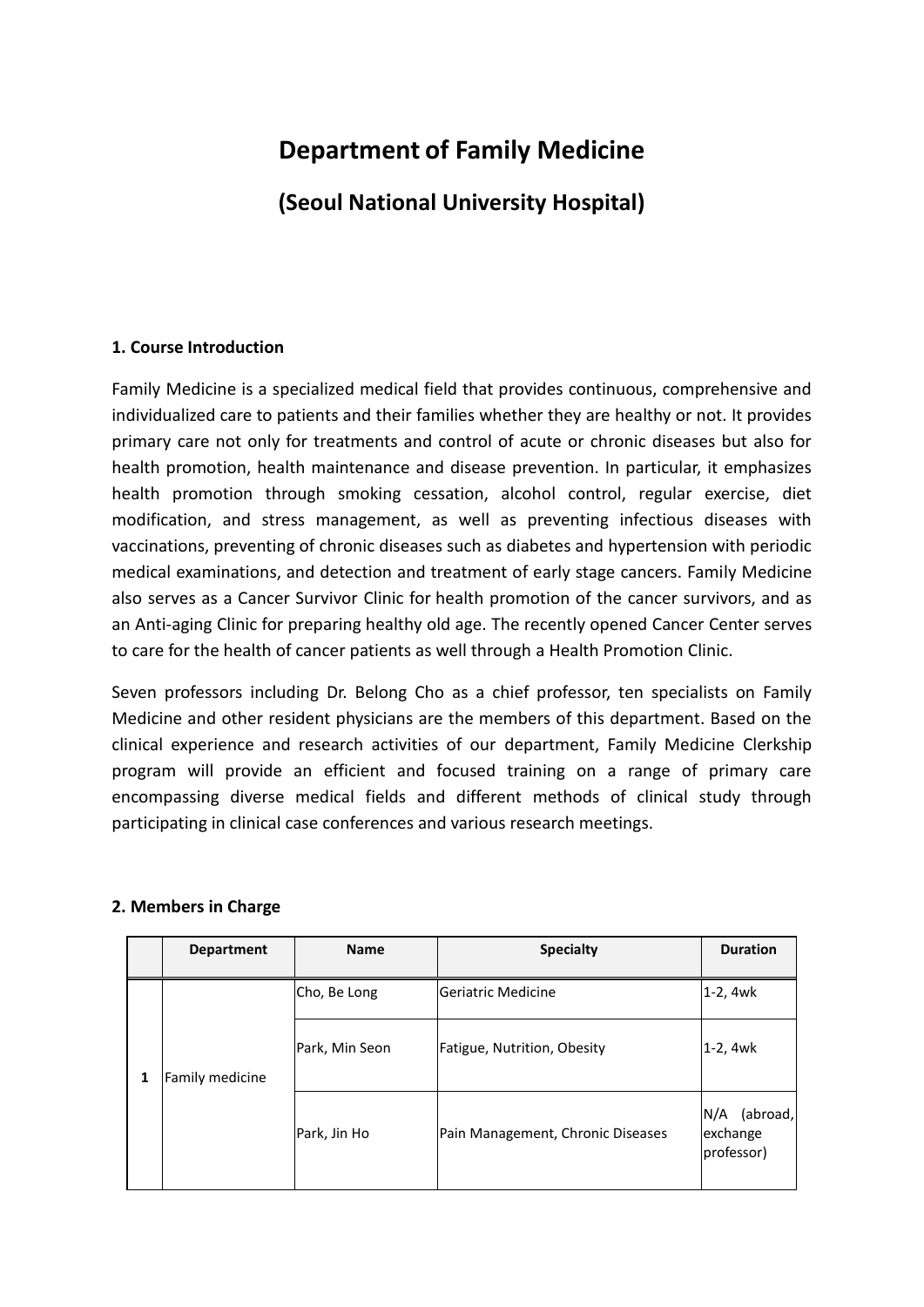|                |                                      | Park, Sang Min  | Cancer Survivorship,<br>Fatigue, Palliative Care      | 1-2, 4wk    |
|----------------|--------------------------------------|-----------------|-------------------------------------------------------|-------------|
| $\overline{2}$ | Health<br>Promotion<br><b>Center</b> | Son, Ki Young   | Geriatric Medicine, Caregiver Clinic                  | 1-2, 4wk    |
|                |                                      | Shin, Dong Wook | Smoking Cessation,<br>Cancer Survivorship             | $1-2, 4wk$  |
| 3              | <b>Cancer Center</b>                 | Choi, Ho Chun   | Exercise and Fatigue management of<br>cancer patients | 1-2, 4wk    |
|                |                                      |                 |                                                       | Total 4 wk* |

**\* Rotation of 3 blocks during the 2 weeks** 

**\* Extended course of certain specialties according to individual's interest on the 4th weeks**

#### **3. Curriculum**

Principal Department: Department of Family Medicine, Seoul National University Hospital

Training fields: Family Medicine, Health Promotion Center, Cancer Health Promotion Center in the SNUH Cancer Center

Duration: 1 month (4 weeks)

**Mission Statement** 

- 1. Educate all trainees about the core principles of family medicine.
- 2. Observe in clinical sessions and discussions of the latest research topics.
- 3. Understand the relevance of basic science and how it applies to clinical problems.

Curriculum

1. Observe in clinical sessions and interview patients

2. Participate in interview of clients and interpretation of medical examination results.

3. Experience health promotion models for the chronic ill patients through the Cancer Health Promotion Center Clinic at the SNUH Cancer Center.

4. Visit joint hospitals and understand the cooperative relations between hospitals and the differences in practicing methods.

Clinical Teaching Method: Participate in conferences, rounds, clinical sessions and procedures

Assessment: Topic focused presentation, Workshop, Question & Answer Test